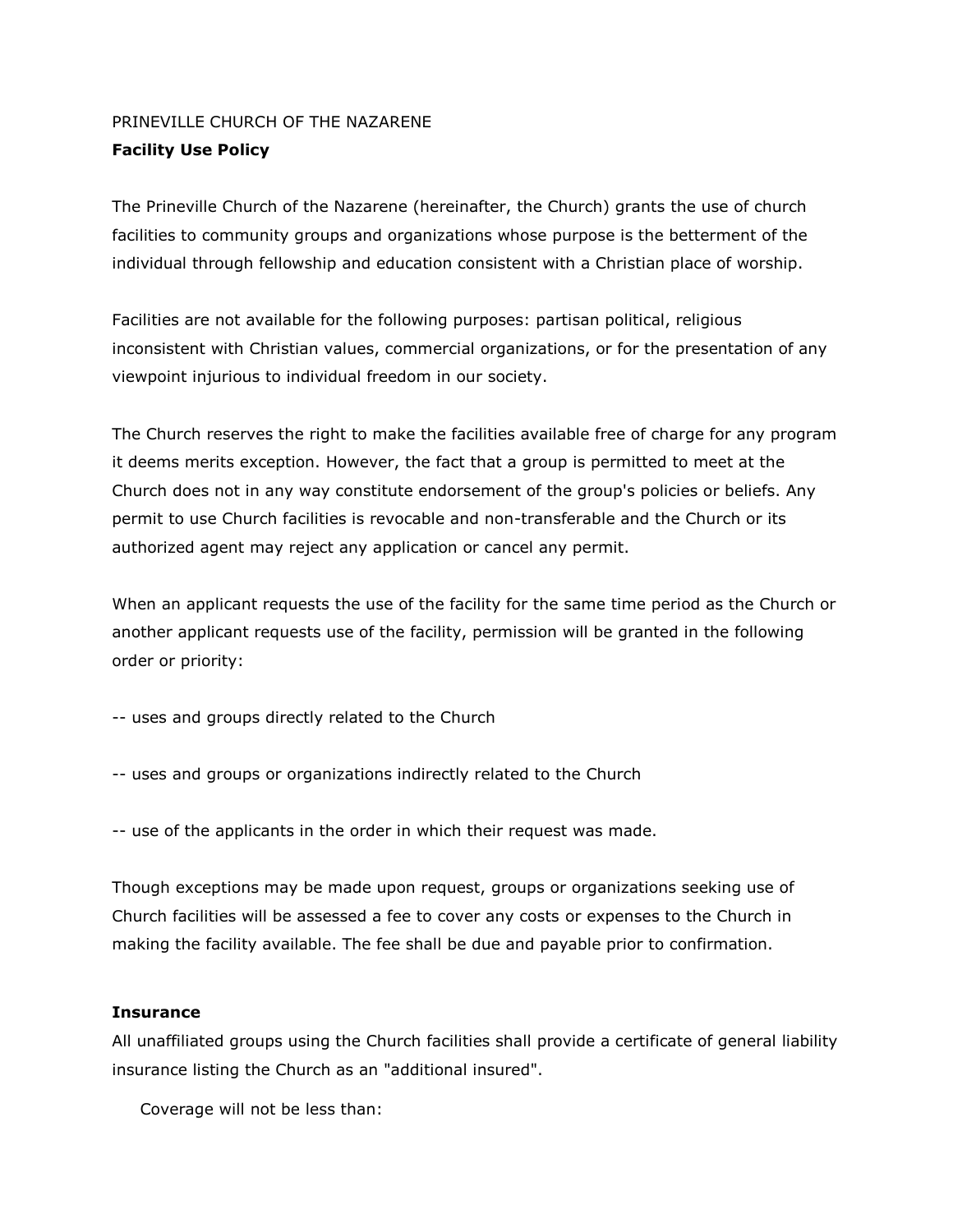- A. Bodily injury \$500,000 each person, \$1,000,000 each occurrence
- B. \$500,000 property damage each occurrence

All agreements with unaffiliated organizations will include a section requiring that the Church be indemnified and held harmless from all liability, loss, damage, costs and all other claims for expenses asserted against the Church that may arise during or result from the approved use.

Any group or organization using the facilities of the Church shall agree to abide in good faith by the Church's rules and regulations, which may be amended from time to time. Failure to follow the rules and regulations in good faith may cause the Church to deny access to that particular group or organization.

At present, the rules and regulations are as follows:

1. An applicant or user shall provide evidence, upon request, that the organization is nonprofit.

2. An applicant or user shall hold harmless the Church from any liability for bodily injury and/or property damage incurred while using the facility.

3. An applicant or user shall maintain order during the use of the Church and restore the facility to its prior condition immediately following the use.

4. An applicant or user shall not use the facilities if the number of persons meeting exceeds the number allowed by the local law enforcement or fire agencies.

5. An applicant or user shall not smoke or bring weapons, intoxicating beverages or mindaltering substances on the Church property.

6. An applicant or user shall not use Church equipment, except as the user is permitted to do so by the Church.

7. An applicant or user shall not alter or decorate the facility without permission.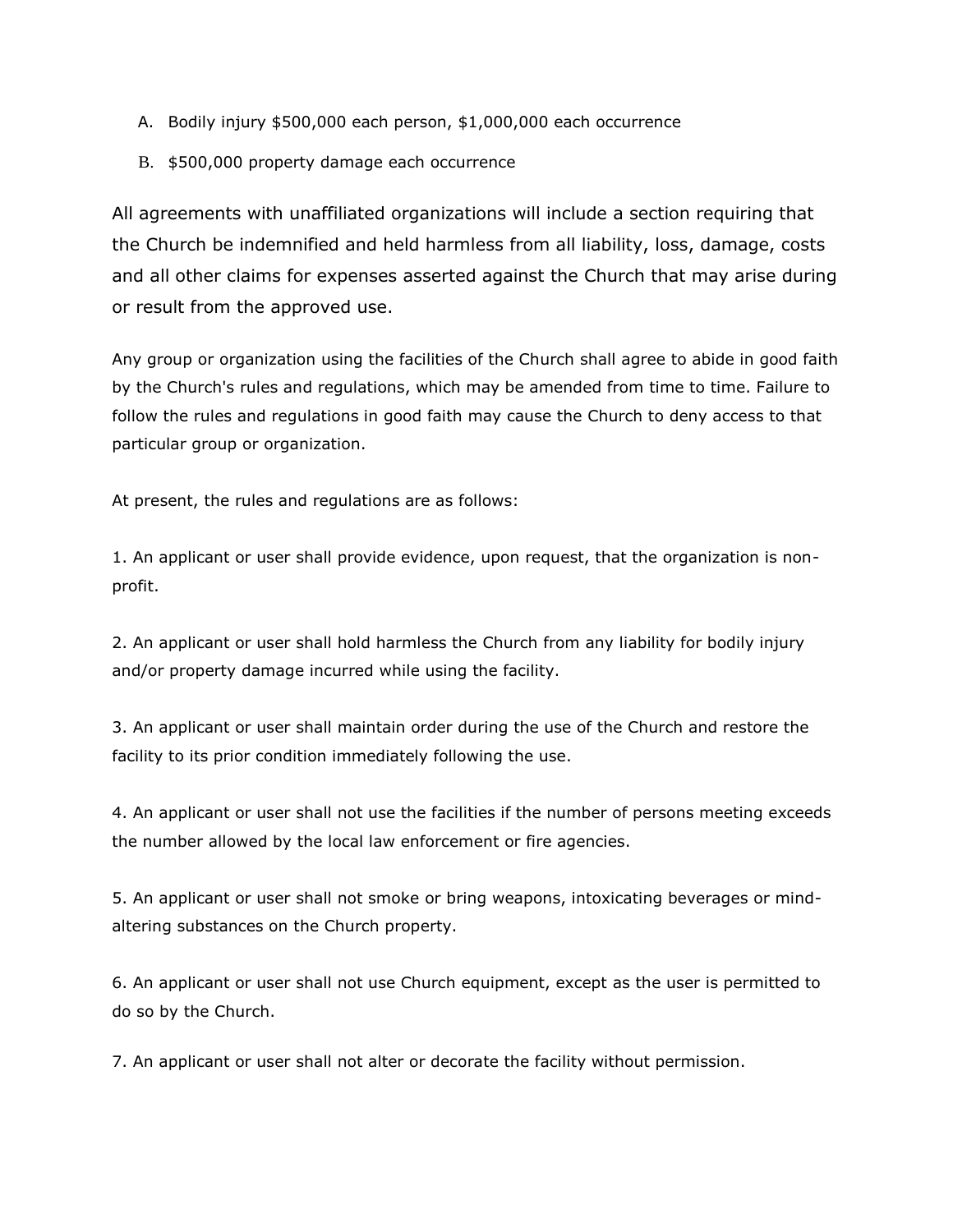8. An applicant or user shall not continue to use the facilities beyond the designated time. Activities must be terminated to allow sufficient time for the facility to be cleared by the appointed hour.

9. An applicant or user shall not list the address or phone number of the Church as its official address or phone number.

10. An applicant or user shall be liable for any damage to church property incurred by their use of the facilities.

11. An applicant or user is only permitted in the portion of the Church designated for the meeting. Applicants or users should not be in other areas of the Church or its facilities without the express permission of the Church.

12. An applicant or user shall remember at all times that they are occupying a place of Christian worship and shall not undertake or permit any activity or conduct inconsistent therewith.

13. Use of rice and confetti **are prohibited** from use at weddings or other festive occasions anywhere on the church property.

14. No food or beverage may be taken into the sanctuary.

15. There must be a supervising adult 21 years or older from the user group in charge and present at all times for liability reasons.

16. The church telephone is provided for local calls only. Please use the telephone located outside the church office.

17. It shall be the duty of each applicant to apprise its members and guests of these rules and regulations and to make sure that they are enforced.

If the applicant should have any questions or concerns with respect to any of the rules and regulations, the applicant should not hesitate to contact the Church.